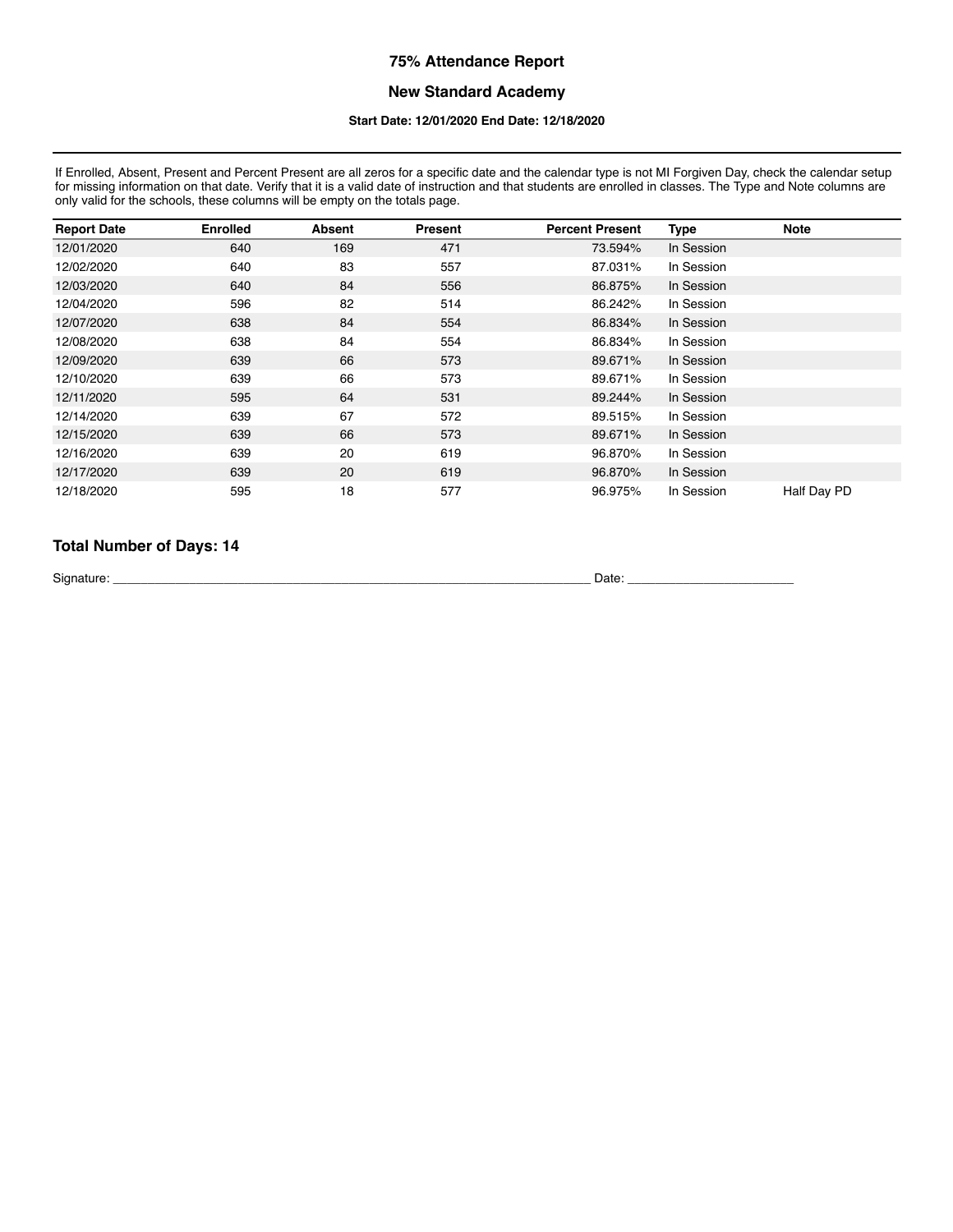# **New Standard Academy HS**

#### **Start Date: 12/01/2020 End Date: 12/18/2020**

If Enrolled, Absent, Present and Percent Present are all zeros for a specific date and the calendar type is not MI Forgiven Day, check the calendar setup for missing information on that date. Verify that it is a valid date of instruction and that students are enrolled in classes. The Type and Note columns are for missing information on that date. Verify that it is a valid d only valid for the schools, these columns will be empty on the totals page.

| <b>Report Date</b> | <b>Enrolled</b> | <b>Absent</b>  | Present | <b>Percent Present</b> | <b>Type</b> | <b>Note</b> |
|--------------------|-----------------|----------------|---------|------------------------|-------------|-------------|
| 12/01/2020         | 84              | $\overline{4}$ | 80      | 95.238%                | In Session  |             |
| 12/02/2020         | 84              |                | 83      | 98.810%                | In Session  |             |
| 12/03/2020         | 84              | 1              | 83      | 98.810%                | In Session  |             |
| 12/04/2020         | 84              |                | 83      | 98.810%                | In Session  |             |
| 12/07/2020         | 84              |                | 83      | 98.810%                | In Session  |             |
| 12/08/2020         | 84              |                | 83      | 98.810%                | In Session  |             |
| 12/09/2020         | 84              | $\overline{2}$ | 82      | 97.619%                | In Session  |             |
| 12/10/2020         | 84              | $\overline{c}$ | 82      | 97.619%                | In Session  |             |
| 12/11/2020         | 84              | $\overline{2}$ | 82      | 97.619%                | In Session  |             |
| 12/14/2020         | 84              | $\overline{2}$ | 82      | 97.619%                | In Session  |             |
| 12/15/2020         | 84              | $\overline{2}$ | 82      | 97.619%                | In Session  |             |
| 12/16/2020         | 84              | 0              | 84      | 100.000%               | In Session  |             |
| 12/17/2020         | 84              | 0              | 84      | 100.000%               | In Session  |             |
| 12/18/2020         | 84              | 0              | 84      | 100.000%               | In Session  | Half Day PD |

# **Total Number of Days: 14**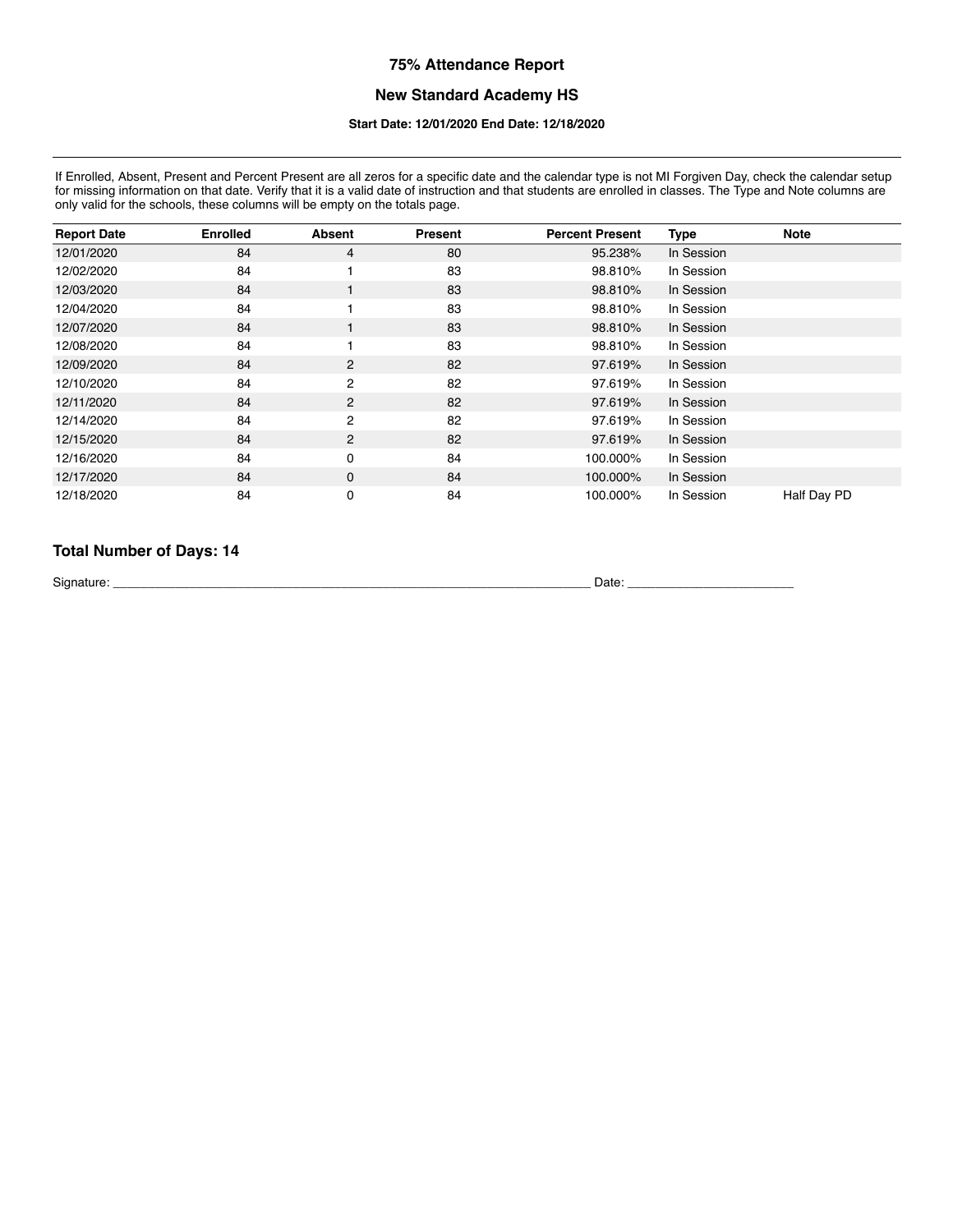## **New Standard Virtual**

# **Start Date: 12/01/2020 End Date: 12/18/2020**

If Enrolled, Absent, Present and Percent Present are all zeros for a specific date and the calendar type is not MI Forgiven Day, check the calendar setup for missing information on that date. Verify that it is a valid date of instruction and that students are enrolled in classes. The Type and Note columns are for missing information on that date. Verify that it is a valid d only valid for the schools, these columns will be empty on the totals page.

| <b>Report Date</b> | <b>Enrolled</b> | <b>Absent</b> | <b>Present</b> | <b>Percent Present</b> | <b>Type</b> | <b>Note</b> |
|--------------------|-----------------|---------------|----------------|------------------------|-------------|-------------|
| 12/01/2020         | 35              | 0             | 35             | 100.000%               | In Session  |             |
| 12/02/2020         | 35              | 0             | 35             | 100.000%               | In Session  |             |
| 12/03/2020         | 35              | $\mathbf 0$   | 35             | 100.000%               | In Session  |             |
| 12/04/2020         | 35              | 0             | 35             | 100.000%               | In Session  |             |
| 12/07/2020         | 35              | $\mathbf 0$   | 35             | 100.000%               | In Session  |             |
| 12/08/2020         | 35              | 0             | 35             | 100.000%               | In Session  |             |
| 12/09/2020         | 35              | $\mathbf 0$   | 35             | 100.000%               | In Session  |             |
| 12/10/2020         | 35              | 0             | 35             | 100.000%               | In Session  |             |
| 12/11/2020         | 35              | 0             | 35             | 100.000%               | In Session  |             |
| 12/14/2020         | 35              | $\pmb{0}$     | 35             | 100.000%               | In Session  |             |
| 12/15/2020         | 35              | 0             | 35             | 100.000%               | In Session  |             |
| 12/16/2020         | 35              | 0             | 35             | 100.000%               | In Session  |             |
| 12/17/2020         | 35              | 0             | 35             | 100.000%               | In Session  |             |
| 12/18/2020         | 35              | 0             | 35             | 100.000%               | In Session  |             |

# **Total Number of Days: 14**